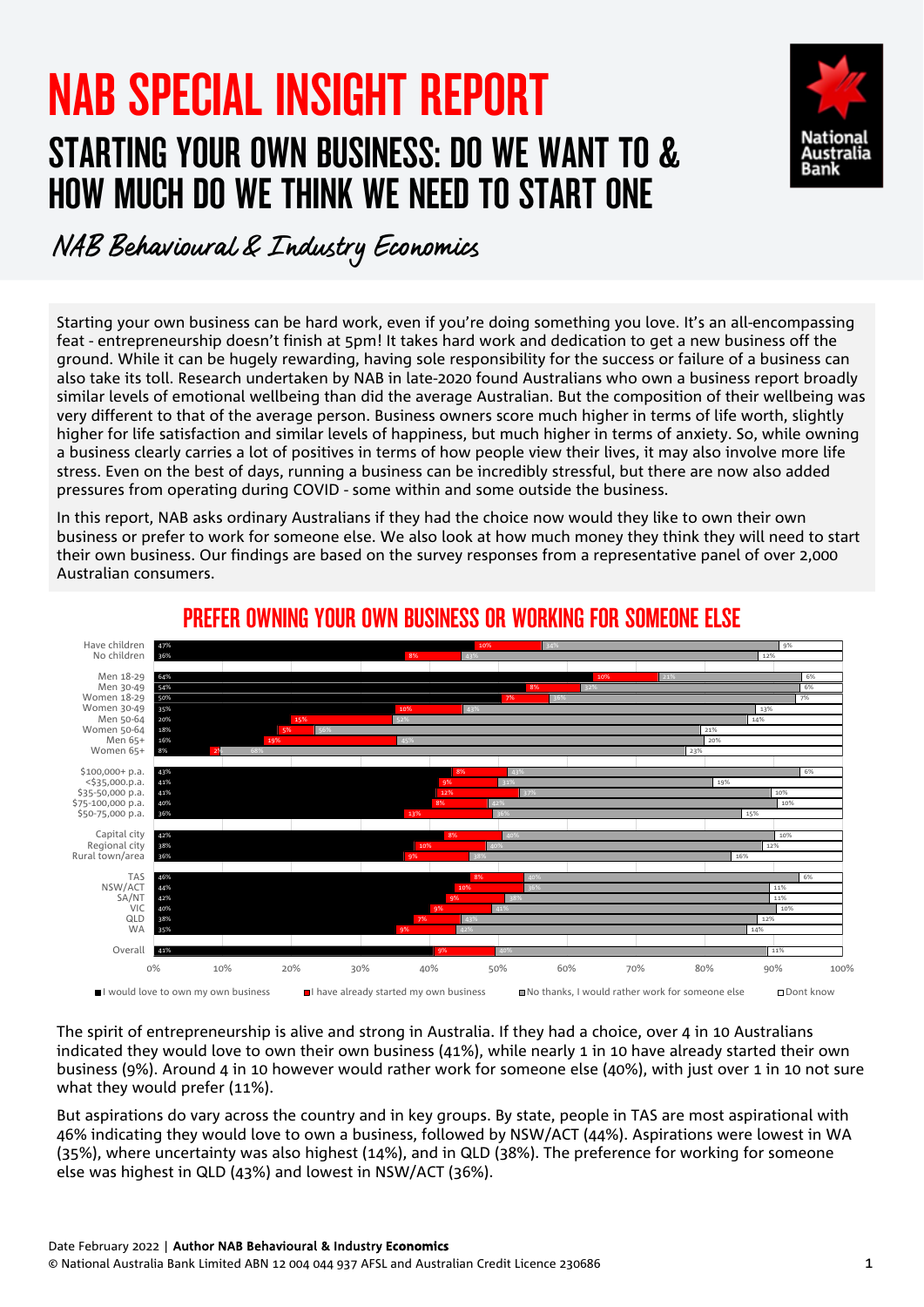By region, 42% of people living in a major capital city would choose to own their own business, with this falling to 38% in regional cities and 36% in regional areas. While there was little difference in the number of people who would prefer to work for someone else by region, uncertainty was considerably higher in rural areas (16%).

Income did not unduly influence the result, with the highest proportion of positive responses in the over \$100,000 p.a. (43%), followed by those earning less than \$50,000 p.a. (41%). It was lowest in the \$50-75,000 p.a. income group (36%). The preference to work for someone else was also biggest in the highest income group (43%), but smallest in the lowest in income group (31%), where uncertainty was also much higher (19%).

By age and gender, aspirations were highest in the youngest group and stepped down progressively as we age. It was also apparent that more men in all age groups would love their own business than women. Aspirations were highest for men in the 18-29 age group at 64% (50% for women), followed by men in the 30-49 group at 54% (35% for women). The desire to own a business was n much lower in older age groups, particularly among women over 65 (8%), who had by far the highest preference for working for someone else (68%). Around 1 in 5 (19%) men over 65 however said they already owned a business, followed by men in the 50-64 group (15%).

Almost 1 in 2 Australians with children under the age of 18 (47%) indicated they would like to own a business, compared to only 36% for people without, where significantly more (43%) said that would prefer to work for someone else than people with children (34%).



#### HOW MUCH DO YOU THINK YOU NEED TO START YOUR OWN BUSINESS?

There are many costs that come with setting up a business and different businesses have different setup costs, for example those associated with supplies and equipment, premises, insurances, utility connections etc. In this survey, Australians were also asked how much money they thought they would need to start their own business. On average, Australians believe they need around \$207,000 - though the average hides considerable differences in expectations. Overall, 4% of all Australians think they need less than \$5,000 get started, 4% \$5,000-\$9,999, 5% \$10,000-\$19,999 and 12% \$20,000-49,999. In total, 1 in 4 Australians think need less than \$50,000 to start a business. Around 17% however also believe they need between \$50,000-\$99,000, 16% \$100,000-\$199,000 and 11% \$200,000-\$499,000. Only 8% thought they needed more than \$500,000 to start their own business (5% between \$500,000-\$999,999 and 3% over \$1 million). Over 1 in 5 (22%) were unsure about what it would cost.